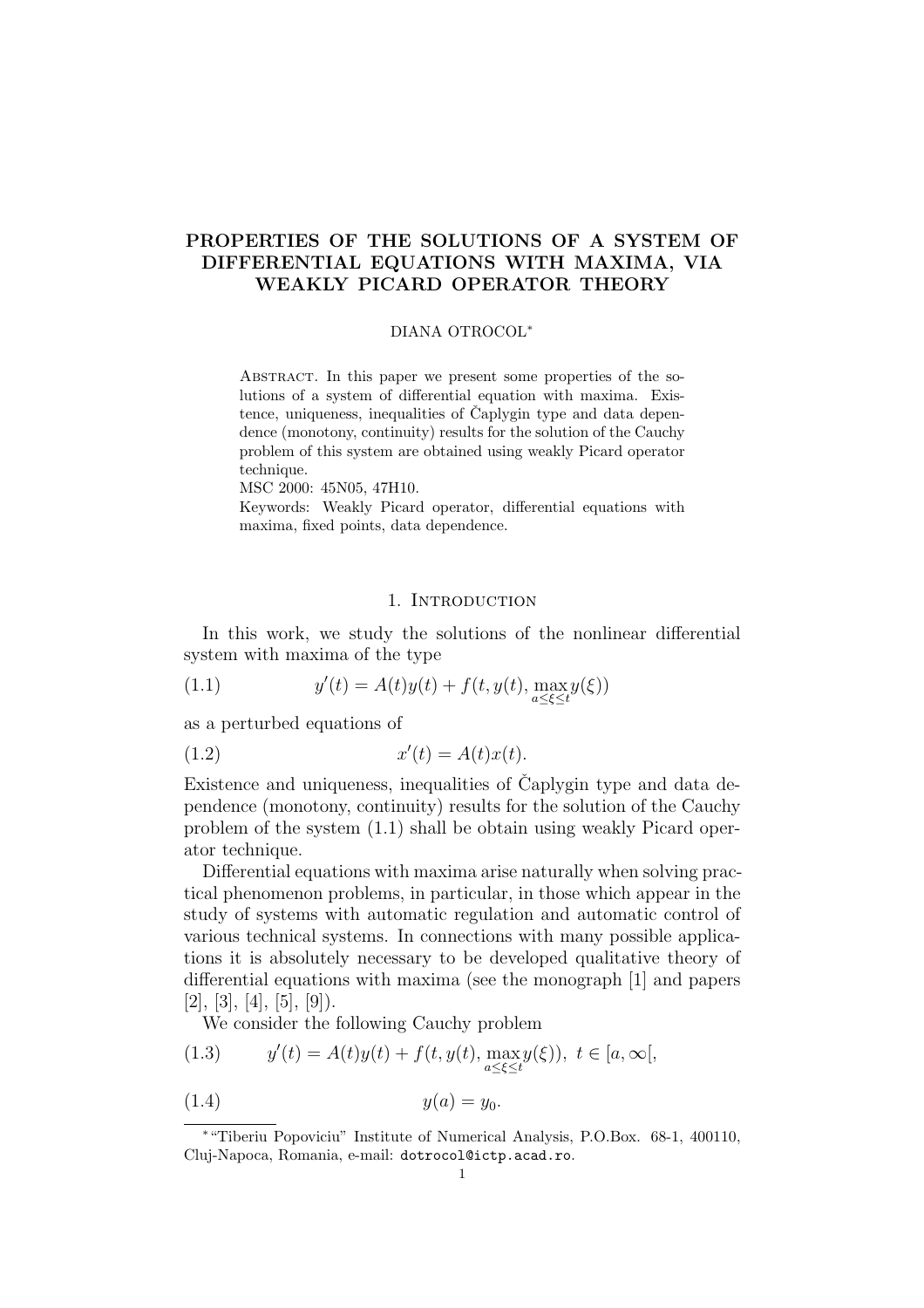Let  $\mathbb{R}^n$  be the Euclidian *n*-space. For  $u = (u_1, \ldots, u_n)^T \in \mathbb{R}^n$ , let  $||u|| := \max\{|u_1|, \ldots, |u_n|\}$  be the norm of u. For a matrix  $A \in$  $M_{n\times n}(\mathbb{R}), A=(a_{ij}),$  we define the norm |A| of A by  $|A|:=\sup$  ||Au||.  $||u|| \leq 1$  $\frac{n}{2}$ 

Then 
$$
|A| = \max_{1 \le i \le n} \sum_{j=1}^{n} |a_{ij}|
$$
.

Throughtout this paper we consider that  $y_0 \in \mathbb{R}^n$ ,  $f \in C([a,\infty[\times \mathbb{R}^n \times$  $\mathbb{R}^n$ ,  $\mathbb{R}^n$ ) and  $X(t)$  is the fundamental matrix of the system (1.2).

We remark that if  $y \in C^1([a,\infty),\mathbb{R}^n)$  is a solution of the problem  $(1.3)$ – $(1.4)$ , then y is a solution of (1.5)

(1.5)  

$$
y(t) = X(t)X^{-1}(a)y_0 + \int_a^t X(t)X^{-1}(s)f(s, y(s), \max_{a \le \xi \le s} y(\xi))ds, t \in [a, \infty[
$$

and if  $y \in C([a,\infty),\mathbb{R}^n)$  is a solution of (1.5), then  $y \in C^1([a,\infty),\mathbb{R}^n)$ and is a solution of  $(1.3)$ – $(1.4)$ .

Also, if  $y \in C^1([a,\infty),\mathbb{R}^n)$  is a solution of the problem (1.3), then y is a solution of

$$
(1.6)
$$

(1.0)  

$$
y(t) = X(t)X^{-1}(a)y(a) + \int_{a}^{t} X(t)X^{-1}(s)f(s, y(s), \max_{a \le \xi \le s} y(\xi))ds, t \in [a, \infty[
$$

and if  $y \in C([a,\infty),\mathbb{R}^n)$  is a solution of  $(1.6)$  then  $y \in C^1([a,\infty),\mathbb{R}^n)$ and is a solution of (1.3).

Let us consider the following operators:

$$
B_f, E_f: C([a,\infty[,\mathbb{R}^n) \to C([a,\infty[,\mathbb{R}^n),
$$

defined by

$$
B_f(y)(t) := X(t)X^{-1}(a)y_0 + \int_a^t X(t)X^{-1}(s)f(s, y(s), \max_{a \le \xi \le s} y(\xi))ds,
$$

and

$$
E_f(y)(t) := X(t)X^{-1}(a)y(a) + \int_a^t X(t)X^{-1}(s)f(s,y(s), \max_{a \le \xi \le s} y(\xi))ds.
$$

For  $y_0 \in \mathbb{R}^n$ , we consider  $X_{y_0} := \{ y \in C([a,\infty[, \mathbb{R}^n) | y(a) = y_0 \}.$ 

We remark that

$$
C([a,\infty[,\mathbb{R}^n) = \bigcup_{y_0 \in \mathbb{R}^n} X_{y_0}
$$

is a partition of  $C([a,\infty),\mathbb{R}^n)$ .

The following lemma is important for our further considerations.

**Lemma 1.1.** (I.A. Rus, [8]) For  $y_0 \in \mathbb{R}^n$  and  $f \in C([a,\infty[\times \mathbb{R}^n \times$  $\mathbb{R}^n, \mathbb{R}^n$ , the following conditions hold:

(a)  $B_f(C([a,\infty], \mathbb{R}^n)) \subset X_{y_0}$  and  $E_f(X_{y_0}) \subset X_{y_0}$ ,  $\forall y_0 \in \mathbb{R}^n$ ; (b)  $B_f |_{X_{y_0}} = E_f |_{X_{y_0}}, \ \forall y_0 \in \mathbb{R}^n$ .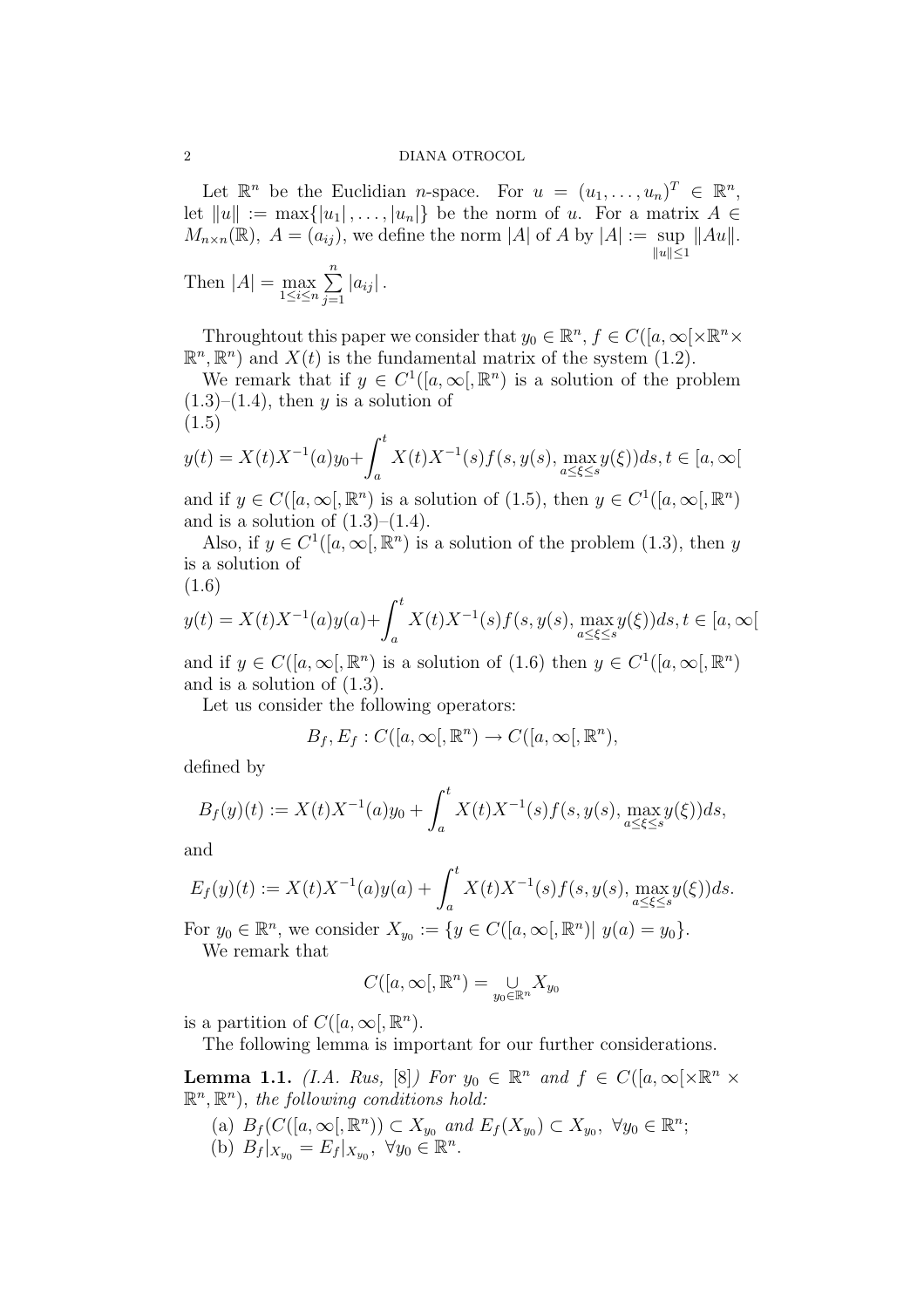In this paper we prove that the operator  $E_f$  is weakly Picard operator (see [7]), and we study the equation  $(1.3)$  in the terms of the weakly Picard operators theory.

## 2. Weakly Picard operators

We start this section by presenting some notions and results from the weakly Picard operators theory.

Let  $(X, d)$  be a metric space and  $A: X \to X$  an operator. We shall use the following notations:

 $F_A := \{x \in X \mid A(x) = x\}$  - the fixed point set of A;

 $I(A) := \{ Y \subset X \mid A(Y) \subset Y, Y \neq \emptyset \}$  - the family of the nonempty invariant subsets of A;

We will denote by H the Pompeiu-Housdorff functional,  $H: P(X) \times$  $P(X) \to \mathbb{R}_+ \cup \{+\infty\}$  defined as

$$
H(Y,Z):=\max\{\mathop{\rm supp\,inf}_{y\in Y}d(y,z),\mathop{\rm supp\,inf}_{z\in Z}d(y,z)\}
$$

**Definition 2.1.** Let  $(X, d)$  be a metric space. An operator  $A: X \to X$ is a Picard operator (PO) if there exists  $x^* \in X$  such that:

- (i)  $F_A = \{x^*\};$
- (ii) the sequence  $(A<sup>n</sup>(x<sub>0</sub>))<sub>n\in\mathbb{N}</sub>$  converges to  $x^*$  for all  $x_0 \in X$ .

**Definition 2.2.** Let  $(X, d)$  be a metric space. An operator  $A: X \to X$ is a weakly Picard operator (WPO) if the sequence  $(A<sup>n</sup>(x))<sub>n\in\mathbb{N}</sub>$  converges for all  $x \in X$ , and its limit (which may depend on x) is a fixed point of A.

Definition 2.3. If A is weakly Picard operator then we consider the operator  $A^{\infty}$  defined by

$$
A^{\infty}: X \to X, \ A^{\infty}(x) := \lim_{n \to \infty} A^n(x).
$$

**Remark 2.4.** It is clear that  $A^{\infty}(X) = F_A$ .

**Definition 2.5.** Let A be a weakly Picard operator and  $c > 0$ . The operator A is c -weakly Picard operator if

$$
d(x, A^{\infty}(x)) \le c d(x, A(x)), \ \forall x \in X.
$$

For the theory of weakly Picard operator, see [6], [7], [8].

## 3. Cauchy problem

Let us consider the following Banach space  $(BC([a,\infty),\mathbb{R}^n),\|\cdot\|)$ where  $BC([a,\infty),\mathbb{R}^n) := \{y \in C([a,\infty),\mathbb{R}^n) | y \text{ is bounded}\}\$  with  $||y|| := \max \{|y_1(t)|, \ldots, |y_n(t)|\}.$  We have the following existence and  $t \in [a,\infty]$ uniqueness theorem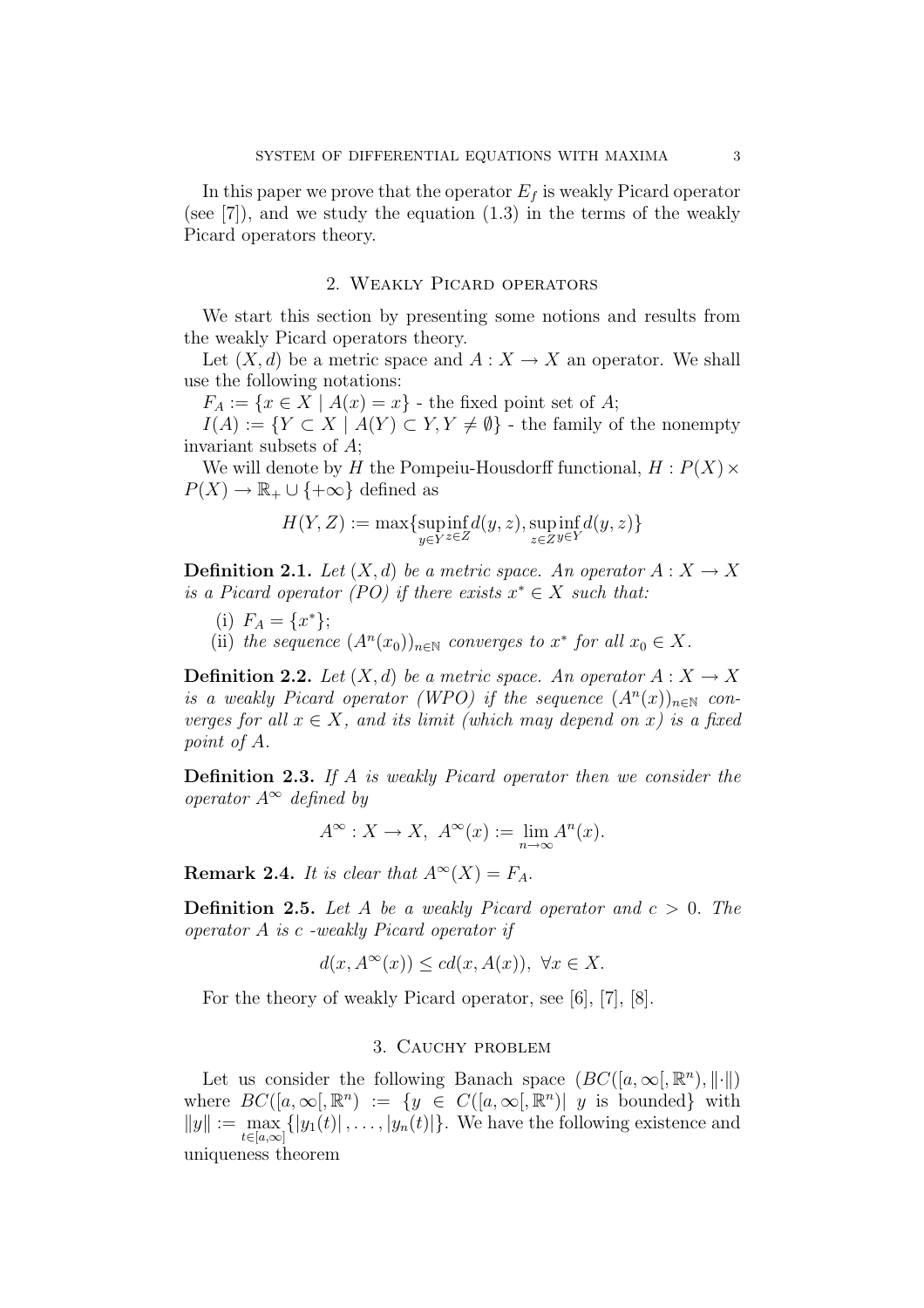Theorem 3.1. We suppose that:

- (i) there exists  $L_f : [a, \infty] \to \mathbb{R}_+$  with  $\int_a^{\infty} L_f(s) ds < \infty$  such that  $|| f(t, u_1, u_2) - f(t, v_1, v_2)|| \leq L_f(t) \max\{|u_1 - v_1|, |u_2 - v_2|\},$  $\forall t \in [a, \infty[ \text{ and } u_i, v_i \in \mathbb{R}^n, i = 1, 2.$
- (ii)  $||X(t)X^{-1}(s)|| \leq K$ , for  $a \leq s \leq t < \infty$ ;
- (iii)  $\int_a^t \|f(s, 0, 0)\| ds < \infty;$
- $\begin{array}{cc} \text{(ii)} & J_a & \|J_a\| \ \text{(iv)} & K & \int_a^t \end{array}$  $\int_a^t L_f(s)ds < 1.$

Then the problem  $(1.3)$ – $(1.4)$  has, in  $BC([a,\infty),\mathbb{R}^n)$ , a unique solution and this solution is the uniform limit of the successive approximations.

*Proof.* The problem  $(1.3)$ – $(1.4)$  is equivalent with the fixed point equation

$$
B_f(y) = y, \ y \in BC([a, \infty[, \mathbb{R}^n).
$$

We show that the space  $BC([a,\infty],\mathbb{R}^n)$  is invariant for the operator  $B_f$ . If  $x \in BC([a,\infty), \mathbb{R}^n)$ , then

$$
|B_f(x)(t)|
$$
  
\n
$$
\leq |X(t)X^{-1}(a)y_0| + \int_a^t |X(t)X^{-1}(a)| |f(s, y(s), \max_{a \leq \xi \leq s} y(\xi)) - f(s, 0, 0)| ds
$$
  
\n
$$
+ \int_a^t |X(t)X^{-1}(a)| |f(s, 0, 0)| ds
$$
  
\n
$$
\leq Ky_0 + \int_a^t KL_f(s) \max \left\{ |y(s)|, \left| \max_{a \leq \xi \leq s} y(\xi) \right| \right\} ds + \int_a^t K |f(s, 0, 0)| ds < \infty.
$$
  
\nSo  $B_f(BC([a, \infty[, \mathbb{R}^n)) \subseteq BC([a, \infty[, \mathbb{R}^n).$ 

On the other hand we have that (see [4])

$$
|B_f(y_1)(t) - B_f(y_2)(t)|
$$
  
\n
$$
= \left| X(t)X^{-1}(a)y_0 + \int_a^t X(t)X^{-1}(s)f(s, y_1(s), \max_{a \le \xi \le s} y_1(\xi))ds - X(t)X^{-1}(a)y_0 - \int_a^t X(t)X^{-1}(s)f(s, y_2(s), \max_{a \le \xi \le s} y_2(\xi))ds \right|
$$
  
\n
$$
\le \int_a^t L_f(s) |X(t)X^{-1}(s)| \max \left\{ |y_1(s) - y_2(s)|, \left| \max_{a \le \xi \le s} y_1(\xi) - \max_{a \le \xi \le s} y_2(\xi) \right| \right\} ds
$$
  
\n
$$
\le K \int_a^t L_f(s) \max \left\{ |y_1(s) - y_2(s)|, \max_{a \le \xi \le s} |y_1(\xi) - y_2(\xi)| \right\} ds
$$
  
\n
$$
\le \left( K \int_a^t L_f(s) ds \right) ||y_1 - y_2||, \forall t \in [a, \infty[, \forall y_1, y_2 \in BC([a, \infty[, \mathbb{R}^n).
$$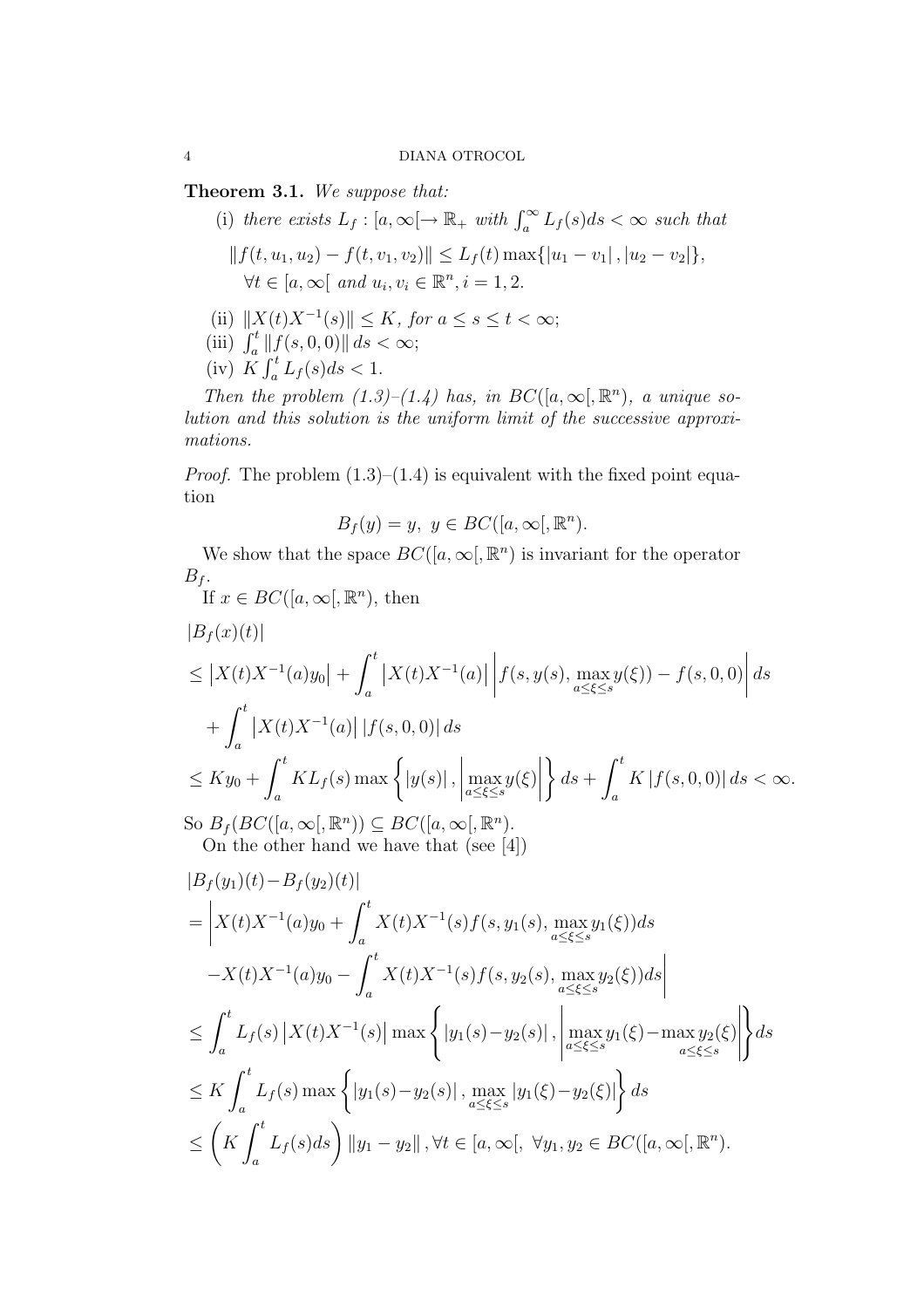So,

$$
||B_f(y_1) - B_f(y_2)|| \le \left(K \int_a^t L_f(s) ds\right) ||y_1 - y_2||,
$$

 $\forall t \in [a, \infty], \forall y_1, y_2 \in BC([a, \infty], \mathbb{R}^n)$ , i.e.,  $B_f$  is a contraction w.r.t. the norm  $\lVert \cdot \rVert$  on  $BC([a,\infty), \mathbb{R}^n)$ . The proof follows from the Banach fixed point theorem.  $\Box$ 

**Remark 3.2.** In the conditions of Theorem 3.1, the operator  $B_f$  is Picard operator. But

$$
B_f|_{X_{y_0}} = E_f|_{X_{y_0}}, \ \forall y_0 \in \mathbb{R}^n.
$$

Hence, the operator  $E_f$  is weakly Picard operator and  $F_{E_f} \cap X_{y_0} =$  ${y_{y_0}^*}, \forall y_0 \in \mathbb{R}^n$ , where  $F_{E_f} = {y_{y_0}^* \in X_{y_0}|E_f(y_{y_0}^*) = y_{y_0}^*}$  and  $y_{y_0}^*$  is the unique solution of the problem  $(1.3)$ – $(1.4)$ .

From the WPO theory, we present in the following sections inequalities of Caplygin type and data dependence results for the solution of the system of differential equations.

## 4. INEQUALITIES OF CAPLYGIN TYPE

From the weakly Picard operator theory we have

**Theorem 4.1.** (Theorem of Caplygin type) We suppose that:

- (a) the hypothesis of Theorem 3.1 are satisfied;
- (b)  $f(t, \cdot, \cdot): \mathbb{R}^{2n} \to \mathbb{R}^n$  is increasing, i.e.,  $u_i \le v_i \Rightarrow f(t, u_1, u_2) \le v_i$  $f(t, v_1, v_2), \ \forall t \in [a, \infty[ \text{ and } u_i, v_i \in \mathbb{R}^n, i = 1, 2.$

Let y be a solution of equation  $(1.3)$  and x a solution of the inequality

$$
x'(t) \le A(t)x(t) + f(t, x(t), \max_{a \le \xi \le t} x(\xi)), \ t \in [a, \infty[.
$$

Then

$$
x(a) \leq y(a)
$$
 implies that  $x \leq y$ .

*Proof.* In the terms of the operator  $E_f$ , we have

$$
y = E_f(y) \text{ and } x \le E_f(x),
$$

and  $y(a) \leq x(a)$ .

From Remark 3.2,  $E_f$  is weakly Picard operator. From the condition (b),  $E_f^{\infty}$  is increasing ([7]). If  $y_0 \in \mathbb{R}^n$ , then we denote by  $\widetilde{y}_0$  the following function

$$
\widetilde{y}_0: [a,\infty[ \to \mathbb{R}^n, \ \widetilde{y}_0(t) = y_0, \ \forall t \in [a,\infty[.
$$

We have

$$
x \le E_f(x) \le \ldots \le E_f^{\infty}(x) = E_f^{\infty}(\widetilde{x}(a)) \le E_f^{\infty}(\widetilde{y}(a)) = y.
$$

¤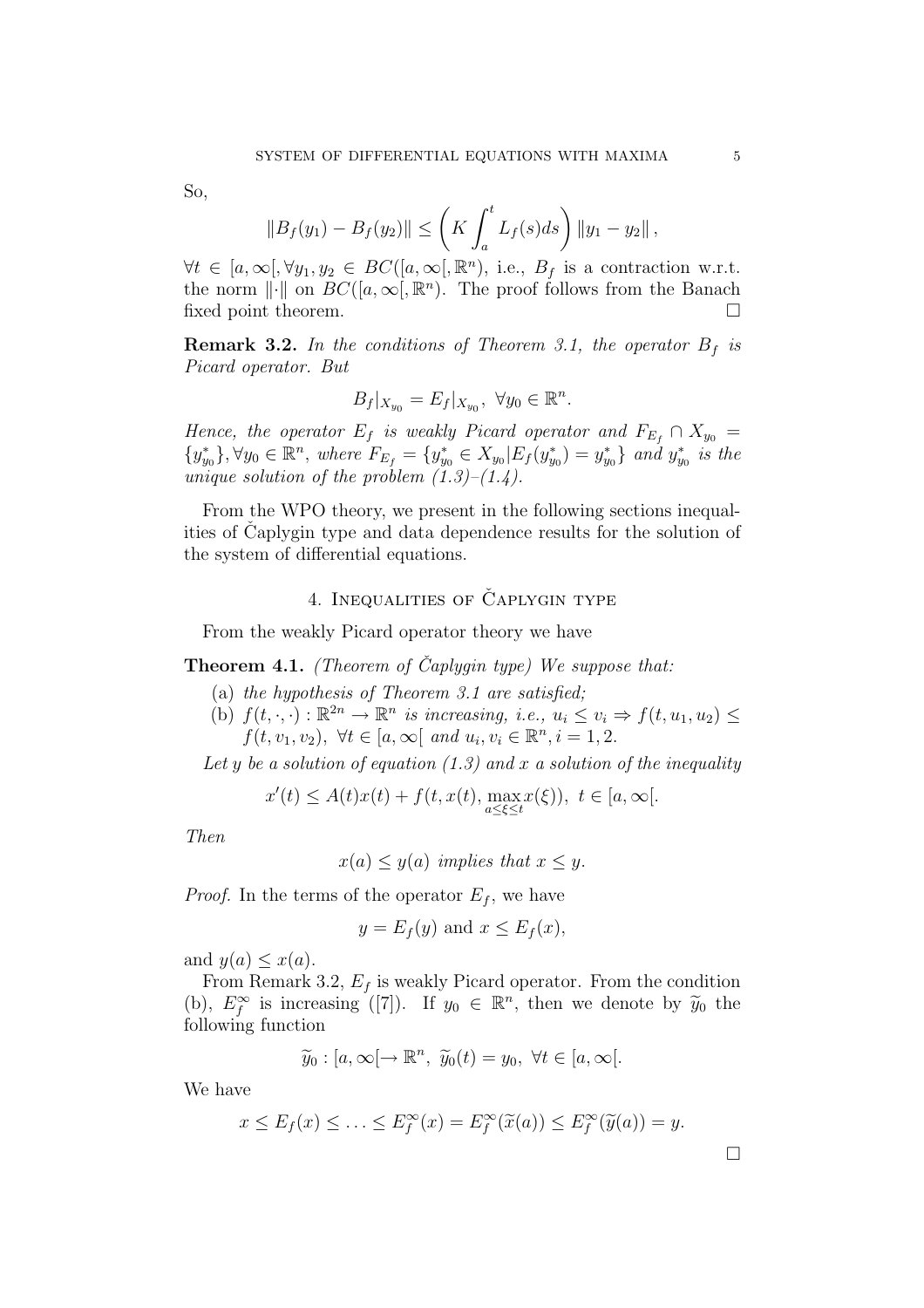#### 6 DIANA OTROCOL

### 5. Data dependence: monotony

The following concept is important for our further considerations.

**Lemma 5.1.** (Comparison principle, [6]) Let  $(X, d, \leq)$  an ordered metric space and  $A, B, C: X \rightarrow X$  be such that

- (a)  $A \leq B \leq C$ ;
- (b) the operator  $A, B, C$ , are WPOs;
- (c) the operator B is increasing.

Then  $x \leq y \leq z$  imply that  $A^{\infty}(x) \leq B^{\infty}(y) \leq C^{\infty}(z)$ .

From this abstract result we have

**Theorem 5.2.** Let  $f_i \in C([a,\infty[\times \mathbb{R}^{2n}, \mathbb{R}^n), i = 1,2, \text{ be as in Theorem})$ 3.1. We suppose that:

(i) 
$$
f_1 \le f_2 \le f_3
$$
;  
\n(ii)  $f_2(t, \cdot, \cdot) : \mathbb{R}^{2n} \to \mathbb{R}^n$  is increasing;  
\nLet  $y_i \in BC^1([a, \infty[, \mathbb{R}^n)$  be a solution of the equation  
\n $y'_i(t) = A(t)y_i(t) + f_i(t, y(t), \max_{a \le \xi \le t} y(\xi)), t \in [a, \infty[$  and  $i = 1, 2, 3$ .  
\nIf  $y_1(a) \le y_2(a) \le y_3(a)$ , then  $y_1 \le y_2 \le y_3$ .

*Proof.* From Theorem 3.1 we have that the operator  $E_{f_i}$ ,  $i = 1, 2, 3$ , are WPOs. From the condition (ii) the operator  $E_{f_2}$  is monotone increasing. From the condition (i) it follows that

$$
E_{f_1} \le E_{f_2} \le E_{f_3}.
$$

Let  $\widetilde{y}_i(a) \in BC([a,\infty], \mathbb{R}^n)$  be defined by  $\widetilde{y}_i(a)(t) = y_i(a), \ \forall t \in [a,\infty[$ . It is clear that

$$
\widetilde{y}_1(a)(t) \le \widetilde{y}_2(a)(t) \le \widetilde{y}_3(a)(t), \ \forall t \in [a, \infty[.
$$

From Lemma 5.1 we have that

$$
E_{f_1}^{\infty}(\widetilde{y}_1(a)) \le E_{f_2}^{\infty}(\widetilde{y}_2(a)) \le E_{f_3}^{\infty}(\widetilde{y}_3(a)).
$$

But  $y_i = E_{fi}^{\infty}(\widetilde{y}_i(a))$ , and  $y_1 \le y_2 \le y_3$ .

## 6. Data dependence: continuity

Consider the Cauchy problem  $(1.3)$ – $(1.4)$  and suppose the conditions of Theorem 3.1 are satisfied. Denote by  $y^*(\cdot; y_0, f)$  the solution of this problem.

In order to study the continuous dependence of the fixed points we will use the following result:

**Theorem 6.1.** (I.A. Rus, [7]) Let  $(X,d)$  be a complete metric space and  $A, B: X \to X$  two operators. We suppose that

- (i) the operator A is a  $\alpha$ -contraction;
- (ii)  $F_B \neq \emptyset;$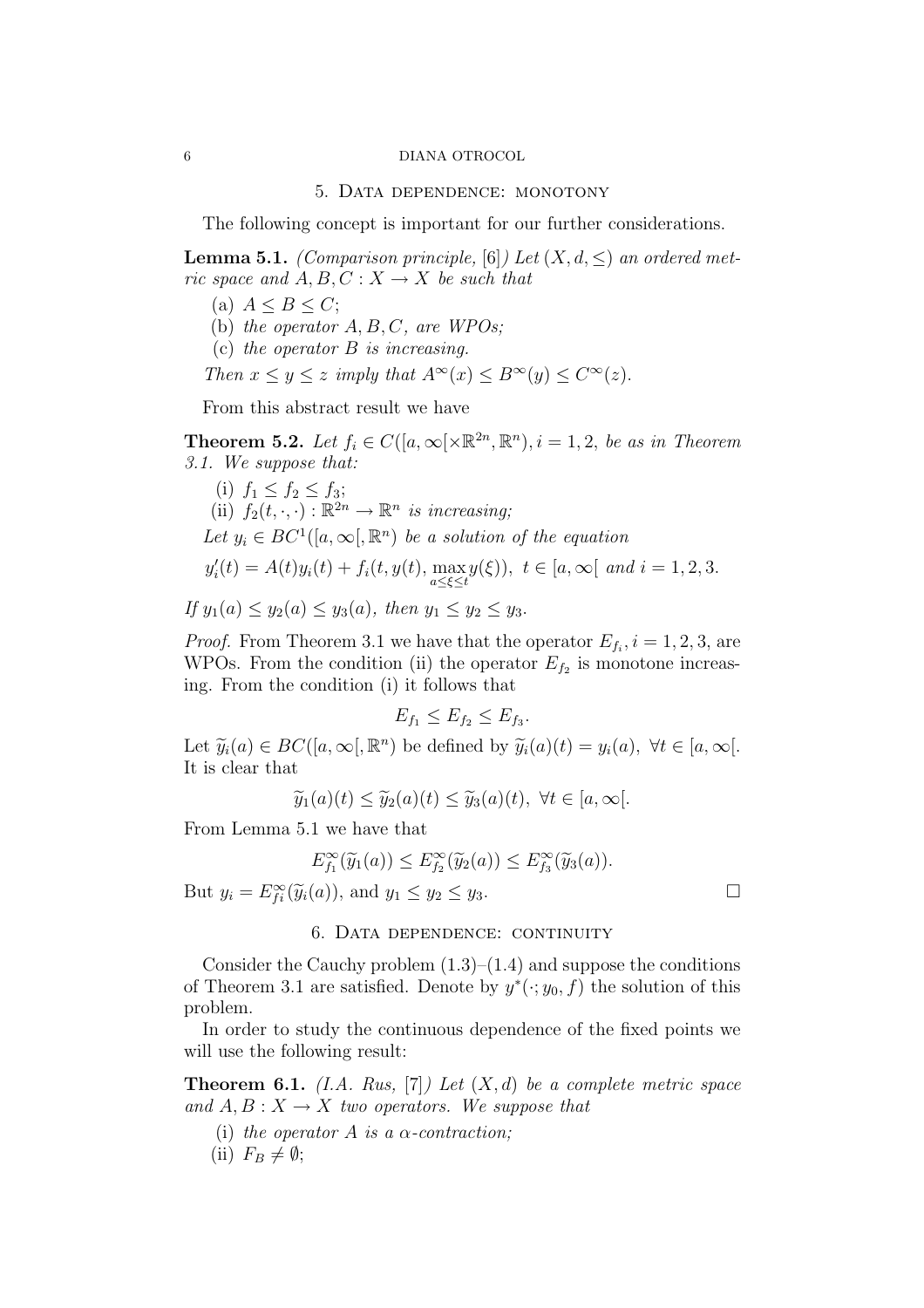(iii) there exists  $\eta > 0$  such that

$$
d(A(x), B(x)) \le \eta, \ \forall x \in X.
$$

Then, if  $F_A = \{x_A^*\}$  and  $x_B^* \in F_B$ , we have

$$
d(x_A^*, x_B^*) \le \frac{\eta}{1-\alpha}.
$$

Then, accordingly to Theorem 6.1 we have the result as follows.

**Theorem 6.2.** Let  $y_0^i$ ,  $f_i$ ,  $i = 1, 2$  be as in Theorem 3.1. Furthermore, **Theorem 0.2.** Let  $y_0, j_i, i = 1, 2$  be as in Theorem 3.1. Furthermore,<br>we suppose that there exists  $\eta_i \in \mathbb{R}^n_+$ ,  $i = 1, 2$  with  $\int_a^t \eta_2(s)ds < \infty$  such that

(i)  $||y_0^1 - y_0^2|| \le \eta_1;$ (ii)  $||X(t)X^{-1}(s)|| \leq K$  for  $a \leq s \leq t < \infty$ ; (iii)  $|| f_1(t, u, v) - f_2(t, u, v) || \leq \eta_2(t), \forall t \in [a, \infty[, u \in \mathbb{R}^n]$ . Then  $\int_0^t$ 

$$
||y_1^*(t; y_0^1, f_1) - y_2^*(t; y_0^2, f_2)|| \le \frac{K\eta_1 + K \int_a^t \eta_2(s)ds}{1 - K \int_a^t L_f(s)ds},
$$

where  $y_i^*(t; x_0^i, f_i)$ ,  $i = 1, 2$  are the solution of the problem  $(1.3)$ – $(1.4)$ with respect to  $y_0^i, f_i$  and  $L_f = \max\{L_{f_1}, L_{f_2}\}.$ 

*Proof.* Consider the operators  $B_{y_0^i, f_i}$ ,  $i = 1, 2$ . From Theorem 3.1 these operators are contractions.

Additionally

$$
\left\|B_{y_0^1, f_1}(y) - B_{y_0^2, f_2}(y)\right\| \le K\eta_1 + K \int_a^t \eta_2(s)ds, \ \forall y \in BC([a, \infty[, \mathbb{R}^n).
$$

Now the proof follows from the Theorem 6.1, with  $A := B_{y_0^1, f_1}$ ,  $B =$  $B_{y_0^2, f_2}$ ,  $\eta = K \eta_1 + K \int_a^t \eta_2(s) ds$  and  $\alpha := K \int_a^t L_f(s) ds$ , where  $\frac{r}{t}$  $\int_a^t \eta_2(s)ds$  and  $\alpha := K$  $\frac{1}{t}$  $\int_a^t L_f(s)ds$ , where  $L_f =$  $\max\{L_{f_1}, L_{f_2}\}\.$ 

We shall use the c-WPOs techniques to give some data dependence results.

**Theorem 6.3.** (I.A. Rus, [7]) Let  $(X,d)$  be a metric space and  $A_i$ :  $X \rightarrow X$ ,  $i = 1, 2$ . Suppose that

- (i) the operator  $A_i$  is  $c_i$ -weakly Picard operator,  $i=1, 2;$
- (ii) there exists  $\eta > 0$  such that

$$
d(A_1(x), A_2(x)) \le \eta, \ \forall x \in X.
$$

Then  $H(F_{A_1}, F_{A_2}) \leq \eta \max\{c_1, c_2\}.$ 

Based upon Theorem 6.3 we have the next result.

**Theorem 6.4.** Let  $f_1$  and  $f_2$  be as in Theorem 3.1. Let  $S_{E_{f_1}}, S_{E_{f_2}}$  be the solution sets of system  $(1.3)$  corresponding to  $f_1$  and  $f_2$ . Suppose that

(i)  $||X(t)X^{-1}(s)|| \leq K$  for  $a \leq s \leq t < \infty$ ;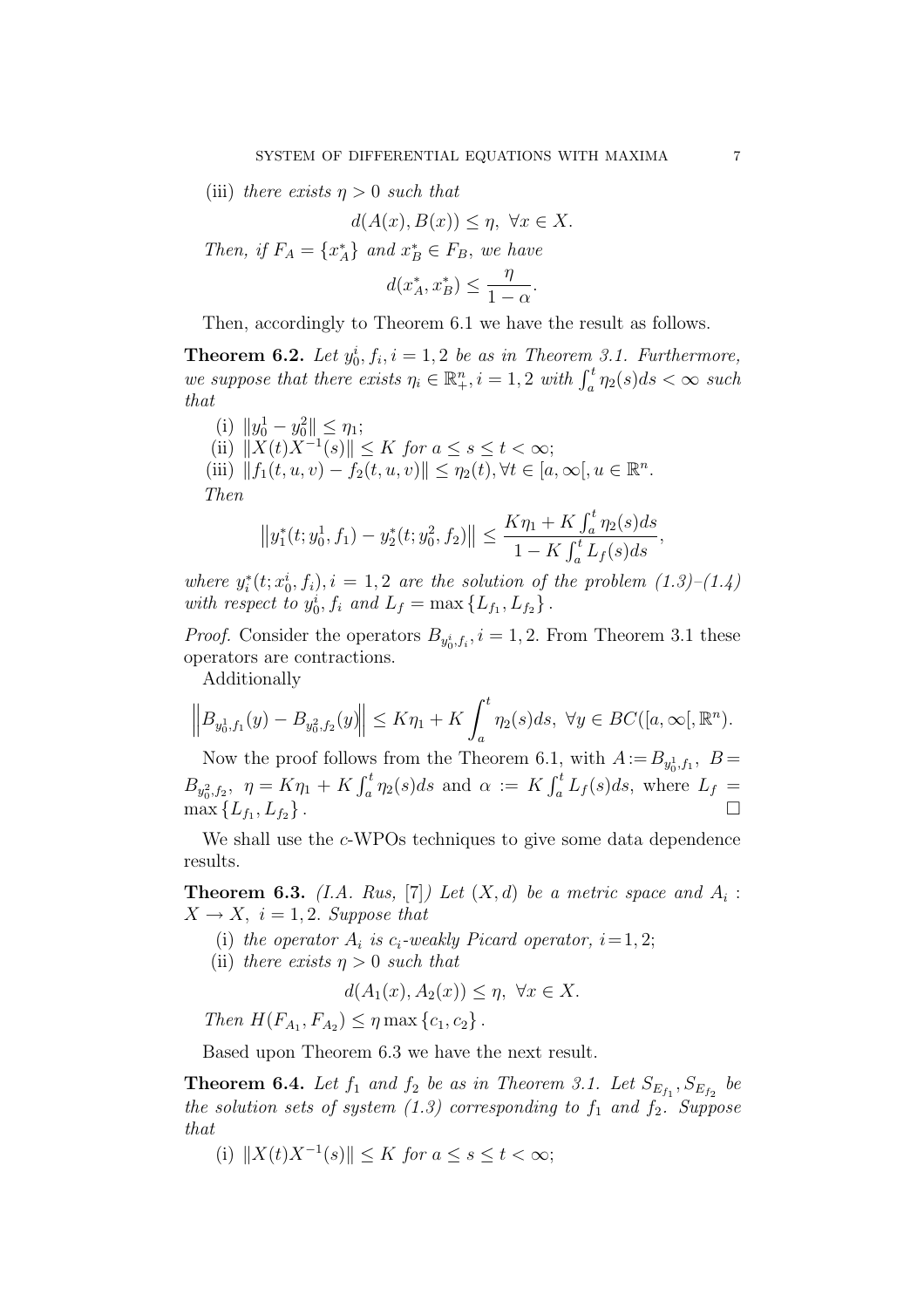(ii) there exists  $\eta \in \mathbb{R}^n_+,$  $\int_0^t$  $\int_a^t \eta(s)ds < \infty$  such that

(6.1) 
$$
||f_1(t, u, v) - f_2(t, u, v)|| \leq \eta(t)
$$
 for all  $t \in [a, \infty], u \in \mathbb{R}^n$ .

Then

$$
H_{\|\cdot\|_C}(S_{E_{f_1}}, S_{E_{f_2}}) \le \frac{K \int_a^t \eta(s) ds}{1 - K \int_a^t L_f(s) ds}
$$

,

where  $L_f = \max\{L_{f_1}, L_{f_2}\}\$  and  $H_{\|\cdot\|}$  denotes the Pompeiu-Housdorff functional with respect to  $\|\cdot\|$  on  $BC([a,\infty), \mathbb{R}^n)$ .

*Proof.* In the condition of Theorem 3.1, the operators  $E_{f_1}$  and  $E_{f_2}$  are c<sub>i</sub>-weakly Picard operators,  $i = 1, 2$ . Let  $X_{y_0} := \{y \in BC([a, \infty), \mathbb{R}^n) | y(a) =$  $y_0$ . It is clear that  $E_{f_1}|_{X_{y_0}} = B_{f_1}, E_{f_2}|_{X_{y_0}} = B_{f_2}.$  Therefore,

$$
||E_{f_1}^2(y) - E_{f_1}(y)|| \leq \left(K \int_a^t L_{f_1}(s)ds\right) ||E_{f_1}(y) - y||, \ \forall y \in BC([a, \infty[, \mathbb{R}^n),||E_{f_2}^2(y) - E_{f_2}(y)|| \leq \left(K \int_a^t L_{f_2}(s)ds\right) ||E_{f_2}(y) - y||, \ \forall y \in BC([a, \infty[, \mathbb{R}^n).
$$

Now, choosing  $y_0^1 = K$  $\int_a^t L_{f_1}(s)ds$  and  $y_0^2 = K$  $\int_a^t L_{f_2}(s)ds$ , we get that  $E_{f_1}$  and  $E_{f_2}$  are  $c_i$ -weakly Picard operators,  $i = 1, 2$  with  $c_1 =$  $(1-y_0^1)^{-1}$  and  $c_2 = (1-y_0^2)^{-1}$ . From (6.1) we obtain that

$$
||E_{f_1}(y) - E_{f_2}(y)|| \leq K \int_a^t \eta(s)ds, \ \forall y \in BC([a, \infty[, \mathbb{R}^n).
$$

Applying Theorem 6.3 we have that

$$
H_{\|\cdot\|}(S_{E_{f_1}}, S_{E_{f_2}}) \le \frac{K \int_a^t \eta(s) ds}{1 - K \int_a^t L_f(s) ds},
$$

where  $L_f = \max\{L_{f_1}, L_{f_2}\}\$  and  $H_{\|\cdot\|}$  is the Pompeiu-Housdorff functional with respect to  $\|\cdot\|$  on  $BC([a,\infty),\mathbb{R}^n)$ ).  $\Box$ 

### **REFERENCES**

- [1] D.D. Bainov, S. Hristova, Differential equations with maxima, Chapman & Hall/CRC Pure and Applied Mathematics, 2011.
- [2] L. Georgiev, V.G. Angelov, On the existence and uniqueness of solutions for maximum equations, Glasnik Matematički, 37 (2002), no. 2, 275–281.
- [3] P. Gonzáles, M. Pinto, *Component-wise conditions for the asymptotic equiva*lence for nonlinear differential equations with maxima, Dynamic Systems and Applications, 20 (2011), 439–454.
- [4] D. Otrocol, I.A. Rus, Functional-differential equations with "maxima" via weakly Picard operators theory, Bull. Math. Soc. Sci. Math. Roumanie, 51(99) (2008), No. 3, 253–261.
- [5] D. Otrocol, I.A. Rus, Functional-differential equations with maxima of mixed type argument, Fixed Point Theory, 9 (2008), no. 1, pp. 207–220.
- [6] I.A. Rus, Picard operators and applications, Scientiae Mathematicae Japonicae, 58 (2003), No.1, 191–219.
- [7] I.A. Rus, *Generalized contractions*, Cluj University Press, 2001.